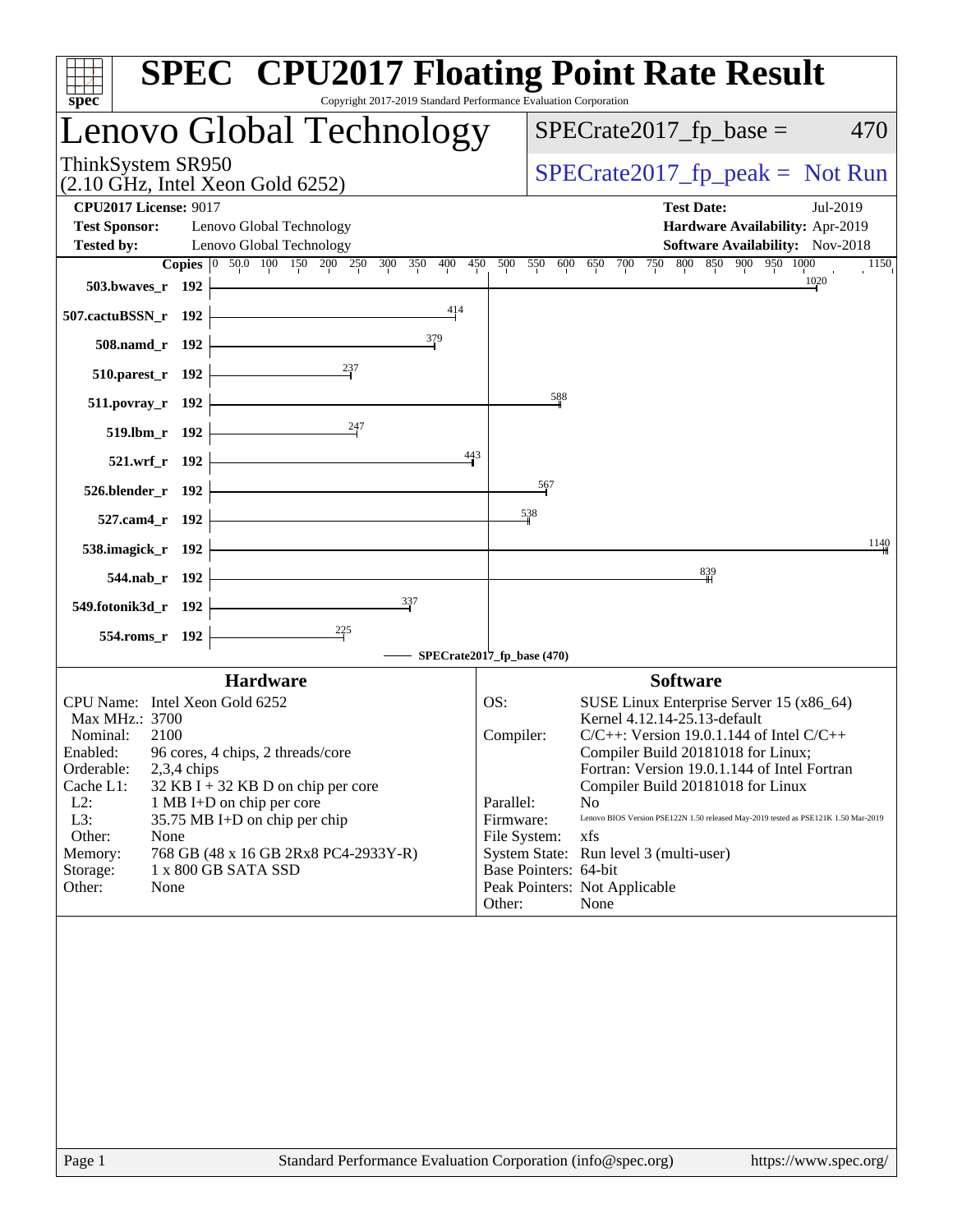

### Lenovo Global Technology

(2.10 GHz, Intel Xeon Gold 6252)

ThinkSystem SR950<br>  $SPECTR_{10}$  [SPECrate2017\\_fp\\_peak =](http://www.spec.org/auto/cpu2017/Docs/result-fields.html#SPECrate2017fppeak) Not Run

 $SPECTate2017<sub>fr</sub> base = 470$ 

**[Test Sponsor:](http://www.spec.org/auto/cpu2017/Docs/result-fields.html#TestSponsor)** Lenovo Global Technology **[Hardware Availability:](http://www.spec.org/auto/cpu2017/Docs/result-fields.html#HardwareAvailability)** Apr-2019 **[Tested by:](http://www.spec.org/auto/cpu2017/Docs/result-fields.html#Testedby)** Lenovo Global Technology **[Software Availability:](http://www.spec.org/auto/cpu2017/Docs/result-fields.html#SoftwareAvailability)** Nov-2018

**[CPU2017 License:](http://www.spec.org/auto/cpu2017/Docs/result-fields.html#CPU2017License)** 9017 **[Test Date:](http://www.spec.org/auto/cpu2017/Docs/result-fields.html#TestDate)** Jul-2019

#### **[Results Table](http://www.spec.org/auto/cpu2017/Docs/result-fields.html#ResultsTable)**

|                                            | <b>Base</b>   |                |       |                |             | <b>Peak</b>    |       |               |                |              |                |              |                |              |
|--------------------------------------------|---------------|----------------|-------|----------------|-------------|----------------|-------|---------------|----------------|--------------|----------------|--------------|----------------|--------------|
| <b>Benchmark</b>                           | <b>Copies</b> | <b>Seconds</b> | Ratio | <b>Seconds</b> | Ratio       | <b>Seconds</b> | Ratio | <b>Copies</b> | <b>Seconds</b> | <b>Ratio</b> | <b>Seconds</b> | <b>Ratio</b> | <b>Seconds</b> | <b>Ratio</b> |
| 503.bwayes r                               | 192           | 1885           | 1020  | 1885           | <b>1020</b> | 1885           | 1020  |               |                |              |                |              |                |              |
| 507.cactuBSSN r                            | 192           | 587            | 414   | 587            | 414         | 589            | 413   |               |                |              |                |              |                |              |
| $508$ .namd $r$                            | 192           | 482            | 379   | 481            | 379         | 483            | 378   |               |                |              |                |              |                |              |
| 510.parest_r                               | 192           | 2114           | 238   | 2116           | 237         | 2117           | 237   |               |                |              |                |              |                |              |
| 511.povray_r                               | 192           | 762            | 588   | 762            | 588         | 759            | 591   |               |                |              |                |              |                |              |
| 519.1bm r                                  | 192           | 819            | 247   | 819            | 247         | 819            | 247   |               |                |              |                |              |                |              |
| $521$ .wrf r                               | 192           | 969            | 444   | 974            | 442         | 972            | 443   |               |                |              |                |              |                |              |
| 526.blender r                              | 192           | 516            | 567   | 516            | 567         | 517            | 566   |               |                |              |                |              |                |              |
| $527.cam4_r$                               | 192           | 627            | 536   | 624            | 538         | 624            | 538   |               |                |              |                |              |                |              |
| 538.imagick_r                              | 192           | 419            | 1140  | 421            | 1130        | 418            | 1140  |               |                |              |                |              |                |              |
| $544$ .nab_r                               | 192           | 382            | 845   | 385            | 839         | 386            | 837   |               |                |              |                |              |                |              |
| 549.fotonik3d r                            | 192           | 2221           | 337   | 2221           | 337         | 2220           | 337   |               |                |              |                |              |                |              |
| $554$ .roms_r                              | 192           | 1351           | 226   | 1353           | 225         | 1357           | 225   |               |                |              |                |              |                |              |
| $SPECrate2017$ fp base =<br>470            |               |                |       |                |             |                |       |               |                |              |                |              |                |              |
| $SPECrate2017$ fp peak =<br><b>Not Run</b> |               |                |       |                |             |                |       |               |                |              |                |              |                |              |

Results appear in the [order in which they were run](http://www.spec.org/auto/cpu2017/Docs/result-fields.html#RunOrder). Bold underlined text [indicates a median measurement.](http://www.spec.org/auto/cpu2017/Docs/result-fields.html#Median)

#### **[Submit Notes](http://www.spec.org/auto/cpu2017/Docs/result-fields.html#SubmitNotes)**

 The numactl mechanism was used to bind copies to processors. The config file option 'submit' was used to generate numactl commands to bind each copy to a specific processor. For details, please see the config file.

### **[Operating System Notes](http://www.spec.org/auto/cpu2017/Docs/result-fields.html#OperatingSystemNotes)**

Stack size set to unlimited using "ulimit -s unlimited"

### **[General Notes](http://www.spec.org/auto/cpu2017/Docs/result-fields.html#GeneralNotes)**

Environment variables set by runcpu before the start of the run: LD\_LIBRARY\_PATH = "/home/cpu2017-1.0.5-ic19.0u1/lib/intel64"

 Binaries compiled on a system with 1x Intel Core i9-7900X CPU + 32GB RAM memory using Redhat Enterprise Linux 7.5 Transparent Huge Pages enabled by default Prior to runcpu invocation Filesystem page cache synced and cleared with: sync; echo 3> /proc/sys/vm/drop\_caches runcpu command invoked through numactl i.e.: numactl --interleave=all runcpu <etc> NA: The test sponsor attests, as of date of publication, that CVE-2017-5754 (Meltdown) is mitigated in the system as tested and documented.

**(Continued on next page)**

| Page 2<br>Standard Performance Evaluation Corporation (info@spec.org)<br>https://www.spec.org/ |
|------------------------------------------------------------------------------------------------|
|------------------------------------------------------------------------------------------------|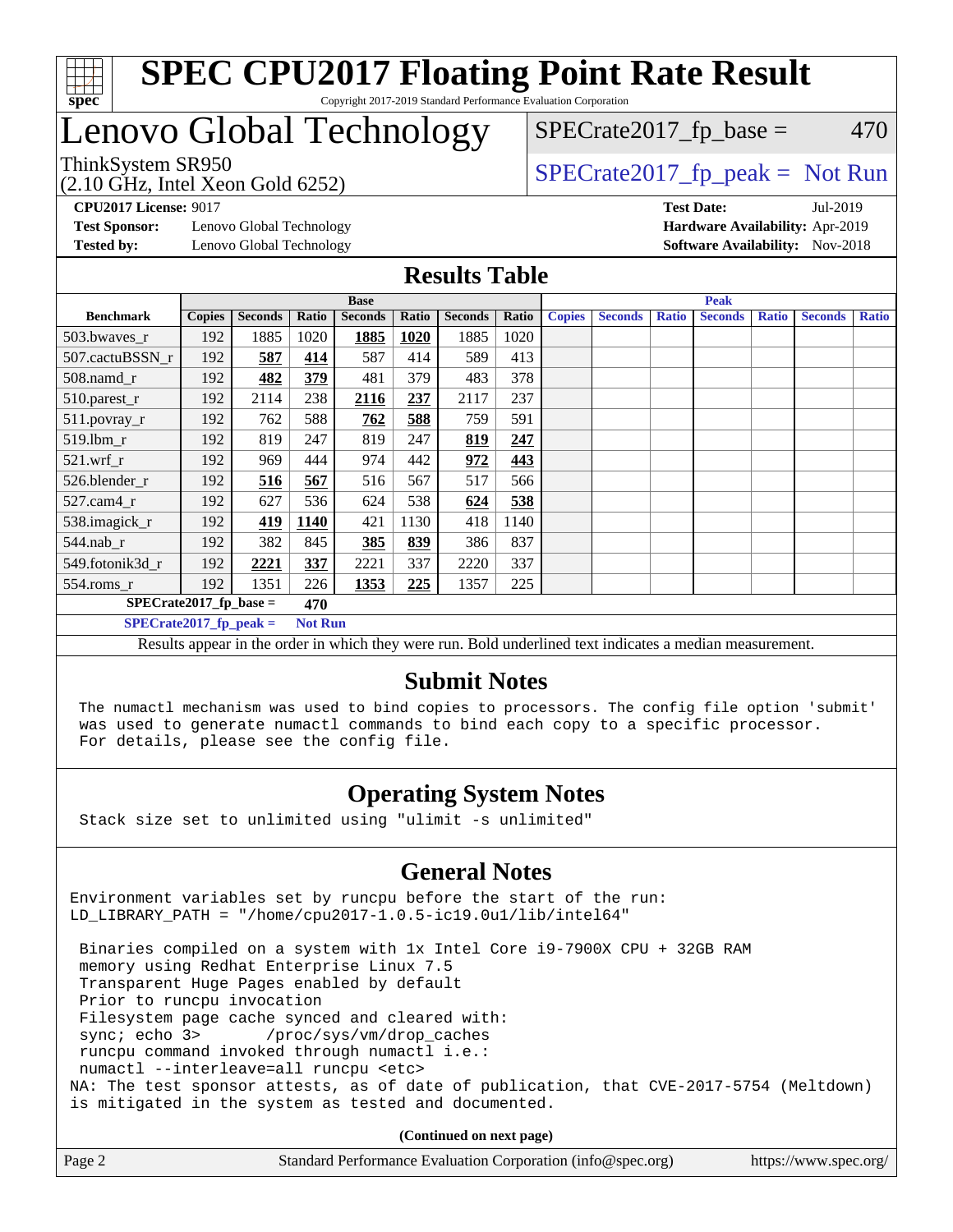

Lenovo Global Technology

 $SPECTate2017<sub>fr</sub> base = 470$ 

(2.10 GHz, Intel Xeon Gold 6252)

ThinkSystem SR950<br>  $SPECTA = Not Run 2017$  [SPECrate2017\\_fp\\_peak =](http://www.spec.org/auto/cpu2017/Docs/result-fields.html#SPECrate2017fppeak) Not Run

**[Test Sponsor:](http://www.spec.org/auto/cpu2017/Docs/result-fields.html#TestSponsor)** Lenovo Global Technology **[Hardware Availability:](http://www.spec.org/auto/cpu2017/Docs/result-fields.html#HardwareAvailability)** Apr-2019 **[Tested by:](http://www.spec.org/auto/cpu2017/Docs/result-fields.html#Testedby)** Lenovo Global Technology **[Software Availability:](http://www.spec.org/auto/cpu2017/Docs/result-fields.html#SoftwareAvailability)** Nov-2018

**[CPU2017 License:](http://www.spec.org/auto/cpu2017/Docs/result-fields.html#CPU2017License)** 9017 **[Test Date:](http://www.spec.org/auto/cpu2017/Docs/result-fields.html#TestDate)** Jul-2019

### **[General Notes \(Continued\)](http://www.spec.org/auto/cpu2017/Docs/result-fields.html#GeneralNotes)**

Yes: The test sponsor attests, as of date of publication, that CVE-2017-5753 (Spectre variant 1) is mitigated in the system as tested and documented. Yes: The test sponsor attests, as of date of publication, that CVE-2017-5715 (Spectre variant 2) is mitigated in the system as tested and documented. Yes: The test sponsor attests, as of date of publication, that CVE-2018-3640 (Spectre variant 3a) is mitigated in the system as tested and documented. Yes: The test sponsor attests, as of date of publication, that CVE-2018-3639 (Spectre variant 4) is mitigated in the system as tested and documented.

### **[Platform Notes](http://www.spec.org/auto/cpu2017/Docs/result-fields.html#PlatformNotes)**

Page 3 Standard Performance Evaluation Corporation [\(info@spec.org\)](mailto:info@spec.org) <https://www.spec.org/> BIOS configuration: Choose Operating Mode set to Maximum Performance Choose Operating Mode set to Custom Mode Intel Virtualization Technology set to Disable MONITOR/MWAIT set to Enable SNC set to Enable Sysinfo program /home/cpu2017-1.0.5-ic19.0u1/bin/sysinfo Rev: r5974 of 2018-05-19 9bcde8f2999c33d61f64985e45859ea9 running on linux-u1b8 Mon Jul 8 09:54:40 2019 SUT (System Under Test) info as seen by some common utilities. For more information on this section, see <https://www.spec.org/cpu2017/Docs/config.html#sysinfo> From /proc/cpuinfo model name : Intel(R) Xeon(R) Gold 6252 CPU @ 2.10GHz 4 "physical id"s (chips) 192 "processors" cores, siblings (Caution: counting these is hw and system dependent. The following excerpts from /proc/cpuinfo might not be reliable. Use with caution.) cpu cores : 24 siblings : 48 physical 0: cores 0 1 2 3 4 5 6 8 10 11 12 13 16 17 18 19 20 21 24 25 26 27 28 29 physical 1: cores 0 1 2 3 4 5 6 8 9 10 11 12 13 16 17 18 19 20 21 25 26 27 28 29 physical 2: cores 0 1 2 3 4 5 6 8 9 10 11 12 13 16 17 18 19 20 21 25 26 27 28 29 physical 3: cores 0 1 2 3 4 5 6 8 9 10 11 12 13 16 17 18 19 20 21 24 26 27 28 29 From lscpu: Architecture: x86\_64 CPU op-mode(s): 32-bit, 64-bit Byte Order: Little Endian CPU(s): 192 On-line CPU(s) list: 0-191 Thread(s) per core: 2 Core(s) per socket: 24 **(Continued on next page)**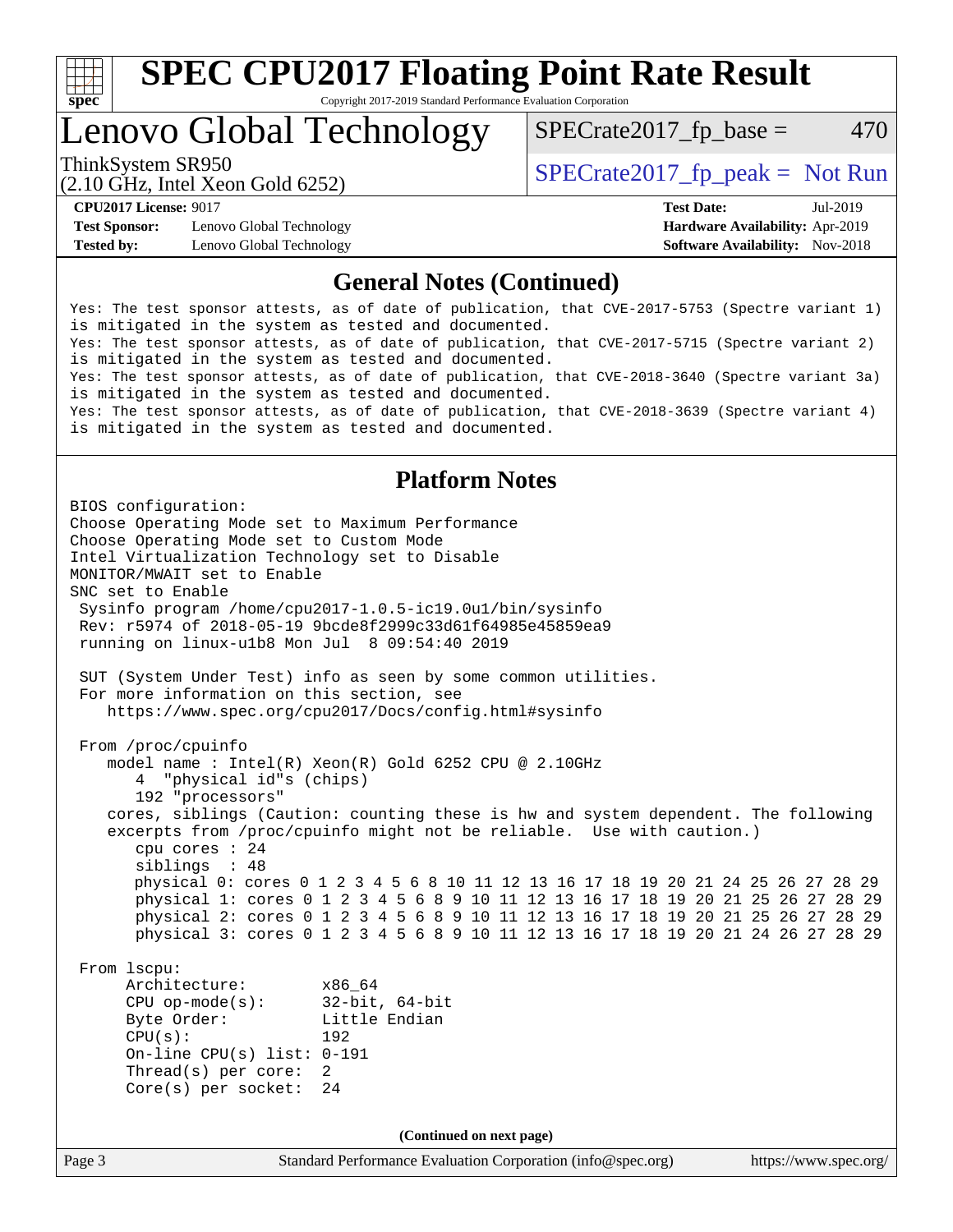

# **[SPEC CPU2017 Floating Point Rate Result](http://www.spec.org/auto/cpu2017/Docs/result-fields.html#SPECCPU2017FloatingPointRateResult)**

Copyright 2017-2019 Standard Performance Evaluation Corporation

### Lenovo Global Technology

 $SPECrate2017_fp\_base = 470$ 

(2.10 GHz, Intel Xeon Gold 6252)

ThinkSystem SR950<br>  $(2.10 \text{ GHz})$  Intel Yeon Gold 6252)

**[CPU2017 License:](http://www.spec.org/auto/cpu2017/Docs/result-fields.html#CPU2017License)** 9017 **[Test Date:](http://www.spec.org/auto/cpu2017/Docs/result-fields.html#TestDate)** Jul-2019

**[Test Sponsor:](http://www.spec.org/auto/cpu2017/Docs/result-fields.html#TestSponsor)** Lenovo Global Technology **[Hardware Availability:](http://www.spec.org/auto/cpu2017/Docs/result-fields.html#HardwareAvailability)** Apr-2019 **[Tested by:](http://www.spec.org/auto/cpu2017/Docs/result-fields.html#Testedby)** Lenovo Global Technology **[Software Availability:](http://www.spec.org/auto/cpu2017/Docs/result-fields.html#SoftwareAvailability)** Nov-2018

### **[Platform Notes \(Continued\)](http://www.spec.org/auto/cpu2017/Docs/result-fields.html#PlatformNotes)**

| Socket(s):                               | 4                                                                                                                                  |
|------------------------------------------|------------------------------------------------------------------------------------------------------------------------------------|
| NUMA $node(s)$ :                         | 8                                                                                                                                  |
| Vendor ID:                               | GenuineIntel                                                                                                                       |
| CPU family:                              | 6                                                                                                                                  |
| Model:                                   | 85                                                                                                                                 |
| Model name:                              | Intel(R) Xeon(R) Gold 6252 CPU @ 2.10GHz                                                                                           |
| Stepping:                                | 6                                                                                                                                  |
| CPU MHz:                                 | 2100.000                                                                                                                           |
| CPU max MHz:                             | 3700.0000                                                                                                                          |
| CPU min MHz:                             | 1000.0000                                                                                                                          |
| BogoMIPS:                                | 4200.00                                                                                                                            |
| Virtualization:                          | $VT - x$                                                                                                                           |
| Lld cache:                               | 32K                                                                                                                                |
| Lli cache:                               | 32K                                                                                                                                |
| L2 cache:                                | 1024K                                                                                                                              |
| L3 cache:                                | 36608K                                                                                                                             |
| NUMA node0 CPU(s):                       | $0-3, 7, 8, 12-14, 18-20, 96-99, 103, 104, 108-110, 114-116$                                                                       |
| NUMA nodel CPU(s):                       | 4-6, 9-11, 15-17, 21-23, 100-102, 105-107, 111-113, 117-119                                                                        |
| NUMA node2 CPU(s):<br>NUMA node3 CPU(s): | 24-27, 31-33, 37-39, 43, 44, 120-123, 127-129, 133-135, 139, 140<br>28-30, 34-36, 40-42, 45-47, 124-126, 130-132, 136-138, 141-143 |
| NUMA node4 CPU(s):                       | 48-51, 55-57, 61-63, 67, 68, 144-147, 151-153, 157-159, 163, 164                                                                   |
| NUMA $node5$ CPU $(s)$ :                 | 52-54, 58-60, 64-66, 69-71, 148-150, 154-156, 160-162, 165-167                                                                     |
| NUMA node6 $CPU(s):$                     | 72-75, 79-81, 85-87, 91, 92, 168-171, 175-177, 181-183, 187, 188                                                                   |
| NUMA node7 CPU(s):                       | 76-78, 82-84, 88-90, 93-95, 172-174, 178-180, 184-186, 189-191                                                                     |
| Flags:                                   | fpu vme de pse tsc msr pae mce cx8 apic sep mtrr pge mca cmov                                                                      |
|                                          | pat pse36 clflush dts acpi mmx fxsr sse sse2 ss ht tm pbe syscall nx pdpelgb rdtscp                                                |
|                                          | lm constant_tsc art arch_perfmon pebs bts rep_good nopl xtopology nonstop_tsc cpuid                                                |
|                                          | aperfmperf pni pclmulqdq dtes64 monitor ds_cpl vmx smx est tm2 ssse3 sdbg fma cx16                                                 |
|                                          | xtpr pdcm pcid dca sse4_1 sse4_2 x2apic movbe popcnt tsc_deadline_timer aes xsave                                                  |
|                                          | avx f16c rdrand lahf_lm abm 3dnowprefetch cpuid_fault epb cat_13 cdp_13                                                            |
|                                          | invpcid_single ssbd mba ibrs ibpb stibp tpr_shadow vnmi flexpriority ept vpid                                                      |
|                                          | fsgsbase tsc_adjust bmil hle avx2 smep bmi2 erms invpcid rtm cqm mpx rdt_a avx512f                                                 |
|                                          | avx512dq rdseed adx smap clflushopt clwb intel_pt avx512cd avx512bw avx512vl                                                       |
|                                          | xsaveopt xsavec xgetbvl xsaves cqm_llc cqm_occup_llc cqm_mbm_total cqm_mbm_local                                                   |
|                                          | dtherm ida arat pln pts pku ospke avx512_vnni flush_lld arch_capabilities                                                          |
|                                          |                                                                                                                                    |
| /proc/cpuinfo cache data                 |                                                                                                                                    |
| cache size : 36608 KB                    |                                                                                                                                    |
|                                          |                                                                                                                                    |
| From numactl --hardware                  | WARNING: a numactl 'node' might or might not correspond to a                                                                       |
| physical chip.                           |                                                                                                                                    |
| available: 8 nodes (0-7)                 |                                                                                                                                    |
|                                          | node 0 cpus: 0 1 2 3 7 8 12 13 14 18 19 20 96 97 98 99 103 104 108 109 110 114 115 116                                             |
| node 0 size: 96359 MB                    |                                                                                                                                    |
| node 0 free: 95944 MB                    |                                                                                                                                    |
|                                          | node 1 cpus: 4 5 6 9 10 11 15 16 17 21 22 23 100 101 102 105 106 107 111 112 113 117                                               |
| 118 119                                  |                                                                                                                                    |
|                                          |                                                                                                                                    |
|                                          | (Continued on next page)                                                                                                           |

Page 4 Standard Performance Evaluation Corporation [\(info@spec.org\)](mailto:info@spec.org) <https://www.spec.org/>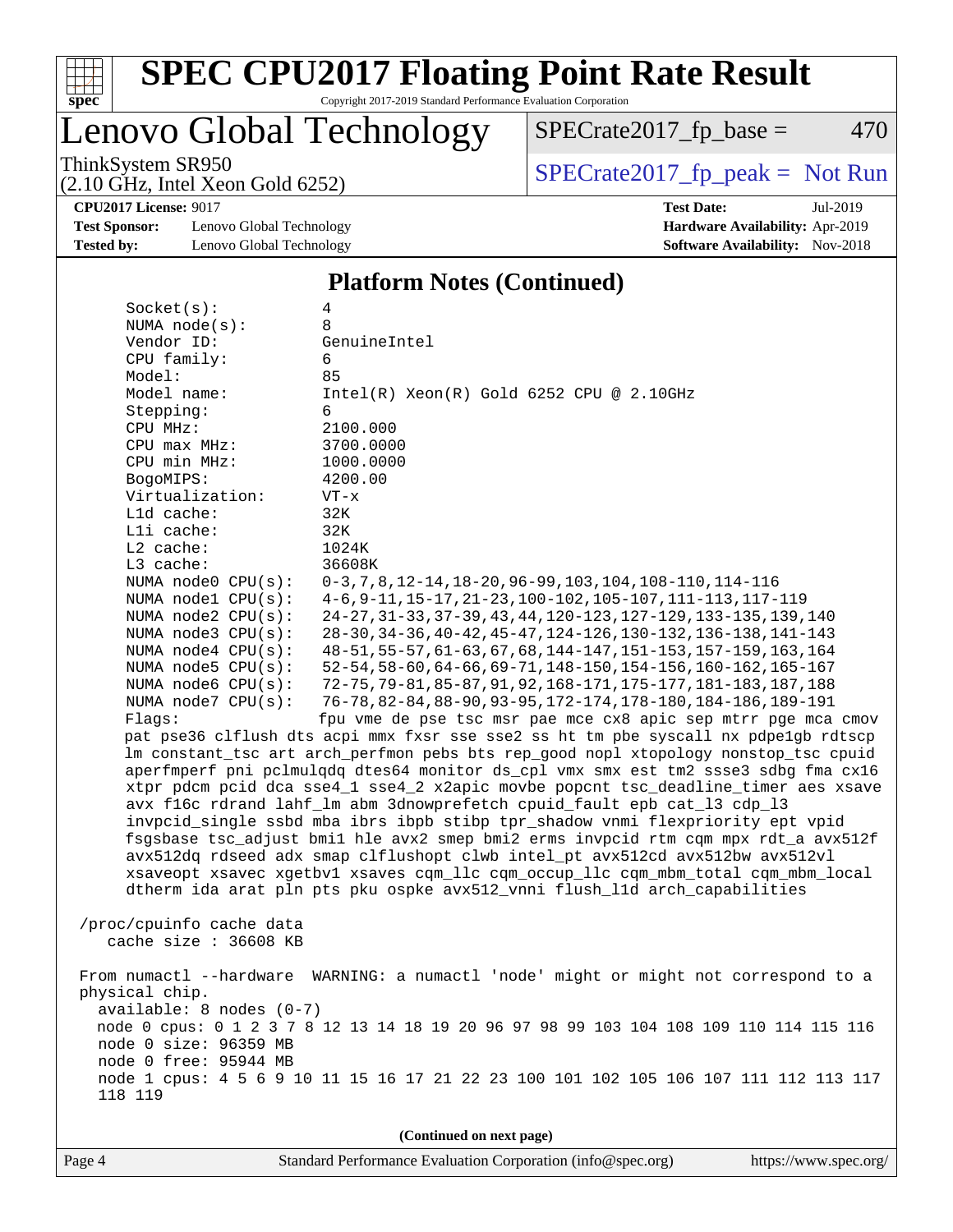

### Lenovo Global Technology

 $SPECTate2017<sub>fr</sub> base = 470$ 

(2.10 GHz, Intel Xeon Gold 6252)

ThinkSystem SR950<br>  $SPECTR_{10}$  [SPECrate2017\\_fp\\_peak =](http://www.spec.org/auto/cpu2017/Docs/result-fields.html#SPECrate2017fppeak) Not Run

**[Test Sponsor:](http://www.spec.org/auto/cpu2017/Docs/result-fields.html#TestSponsor)** Lenovo Global Technology **[Hardware Availability:](http://www.spec.org/auto/cpu2017/Docs/result-fields.html#HardwareAvailability)** Apr-2019 **[Tested by:](http://www.spec.org/auto/cpu2017/Docs/result-fields.html#Testedby)** Lenovo Global Technology **[Software Availability:](http://www.spec.org/auto/cpu2017/Docs/result-fields.html#SoftwareAvailability)** Nov-2018

**[CPU2017 License:](http://www.spec.org/auto/cpu2017/Docs/result-fields.html#CPU2017License)** 9017 **[Test Date:](http://www.spec.org/auto/cpu2017/Docs/result-fields.html#TestDate)** Jul-2019

### **[Platform Notes \(Continued\)](http://www.spec.org/auto/cpu2017/Docs/result-fields.html#PlatformNotes)**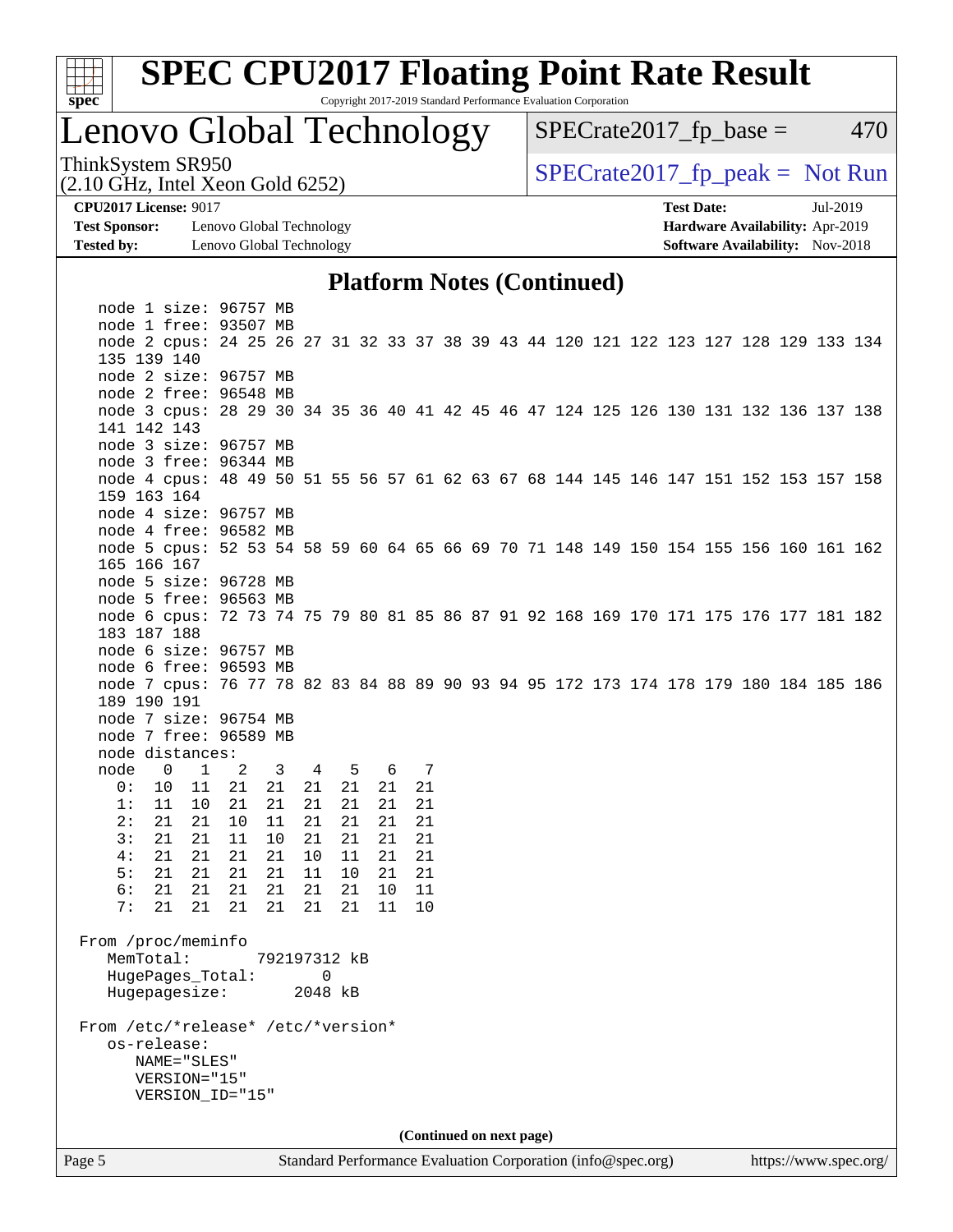

### Lenovo Global Technology

 $SPECTate2017<sub>fr</sub> base = 470$ 

(2.10 GHz, Intel Xeon Gold 6252)

ThinkSystem SR950<br>  $SPECTA = Not Run 2017$  [SPECrate2017\\_fp\\_peak =](http://www.spec.org/auto/cpu2017/Docs/result-fields.html#SPECrate2017fppeak) Not Run

**[Test Sponsor:](http://www.spec.org/auto/cpu2017/Docs/result-fields.html#TestSponsor)** Lenovo Global Technology **[Hardware Availability:](http://www.spec.org/auto/cpu2017/Docs/result-fields.html#HardwareAvailability)** Apr-2019 **[Tested by:](http://www.spec.org/auto/cpu2017/Docs/result-fields.html#Testedby)** Lenovo Global Technology **[Software Availability:](http://www.spec.org/auto/cpu2017/Docs/result-fields.html#SoftwareAvailability)** Nov-2018

**[CPU2017 License:](http://www.spec.org/auto/cpu2017/Docs/result-fields.html#CPU2017License)** 9017 **[Test Date:](http://www.spec.org/auto/cpu2017/Docs/result-fields.html#TestDate)** Jul-2019

#### **[Platform Notes \(Continued\)](http://www.spec.org/auto/cpu2017/Docs/result-fields.html#PlatformNotes)**

 PRETTY\_NAME="SUSE Linux Enterprise Server 15" ID="sles" ID\_LIKE="suse" ANSI\_COLOR="0;32" CPE\_NAME="cpe:/o:suse:sles:15" uname -a: Linux linux-u1b8 4.12.14-25.13-default #1 SMP Tue Aug 14 15:07:35 UTC 2018 (947aa51) x86\_64 x86\_64 x86\_64 GNU/Linux Kernel self-reported vulnerability status: CVE-2017-5754 (Meltdown): Not affected CVE-2017-5753 (Spectre variant 1): Mitigation: \_\_user pointer sanitization CVE-2017-5715 (Spectre variant 2): Mitigation: Indirect Branch Restricted Speculation, IBPB, IBRS\_FW run-level 3 Jul 8 09:53 SPEC is set to: /home/cpu2017-1.0.5-ic19.0u1 Filesystem Type Size Used Avail Use% Mounted on /dev/sda2 xfs 744G 33G 711G 5% / Additional information from dmidecode follows. WARNING: Use caution when you interpret this section. The 'dmidecode' program reads system data which is "intended to allow hardware to be accurately determined", but the intent may not be met, as there are frequent changes to hardware, firmware, and the "DMTF SMBIOS" standard. BIOS Lenovo -[PSE121K-1.50]- 03/13/2019 Memory: 48x NO DIMM NO DIMM 48x Samsung M393A2K43CB2-CVF 16 GB 2 rank 2933 (End of data from sysinfo program) **[Compiler Version Notes](http://www.spec.org/auto/cpu2017/Docs/result-fields.html#CompilerVersionNotes)** ==============================================================================  $CC$  519.1bm\_ $r(base)$  538.imagick\_ $r(base)$  544.nab\_ $r(base)$ ------------------------------------------------------------------------------ Intel(R) C Intel(R) 64 Compiler for applications running on Intel(R)  $64$ , Version 19.0.1.144 Build 20181018 Copyright (C) 1985-2018 Intel Corporation. All rights reserved. ------------------------------------------------------------------------------ ============================================================================== CXXC 508.namd  $r(base)$  510.parest  $r(base)$ **(Continued on next page)**

Page 6 Standard Performance Evaluation Corporation [\(info@spec.org\)](mailto:info@spec.org) <https://www.spec.org/>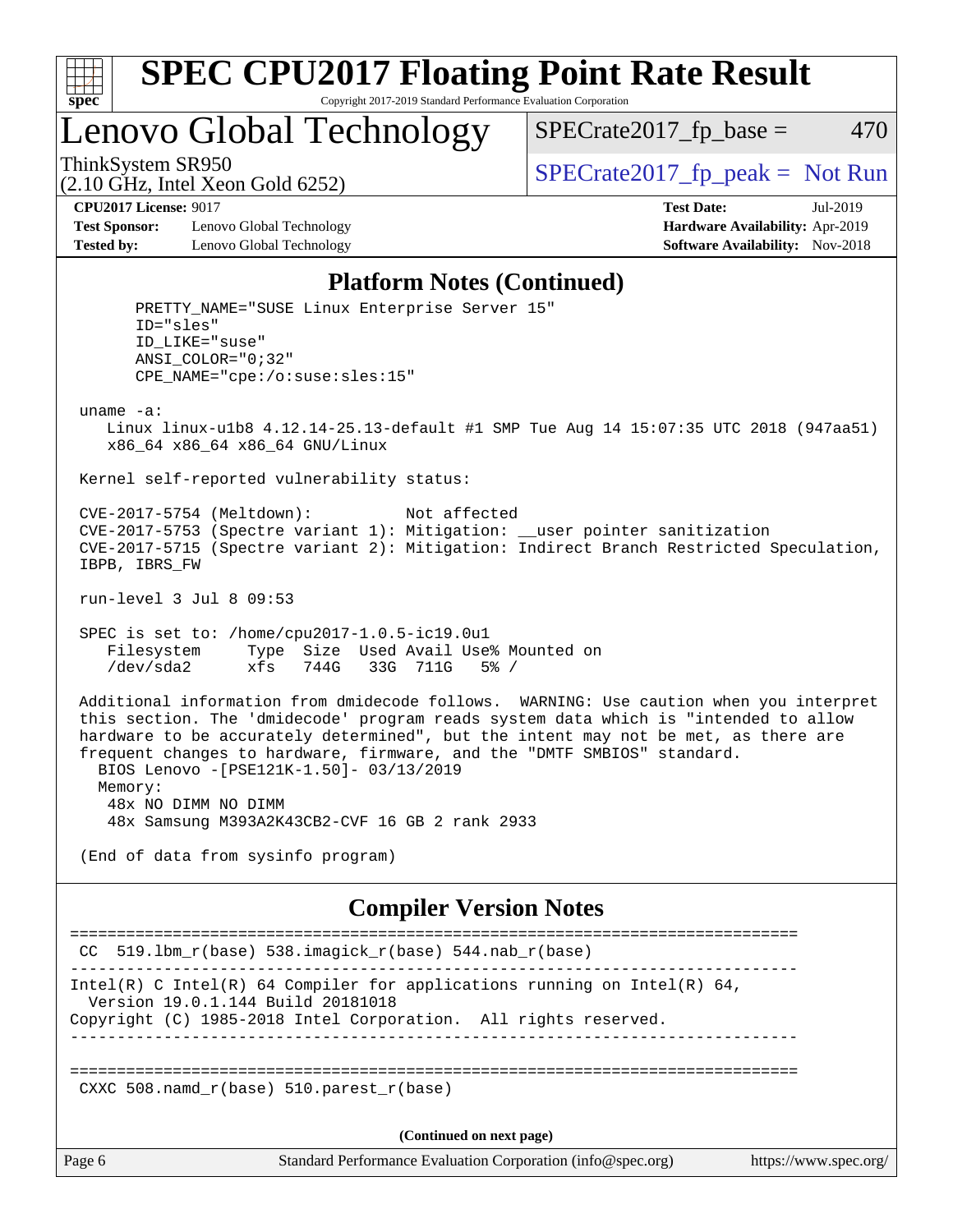

# **[SPEC CPU2017 Floating Point Rate Result](http://www.spec.org/auto/cpu2017/Docs/result-fields.html#SPECCPU2017FloatingPointRateResult)**

Copyright 2017-2019 Standard Performance Evaluation Corporation

## Lenovo Global Technology

ThinkSystem SR950<br>  $(2.10 \text{ GHz})$  Intel Yeon Gold 6252)

(2.10 GHz, Intel Xeon Gold 6252)

 $SPECrate2017_fp\_base = 470$ 

**[Test Sponsor:](http://www.spec.org/auto/cpu2017/Docs/result-fields.html#TestSponsor)** Lenovo Global Technology **[Hardware Availability:](http://www.spec.org/auto/cpu2017/Docs/result-fields.html#HardwareAvailability)** Apr-2019 **[Tested by:](http://www.spec.org/auto/cpu2017/Docs/result-fields.html#Testedby)** Lenovo Global Technology **[Software Availability:](http://www.spec.org/auto/cpu2017/Docs/result-fields.html#SoftwareAvailability)** Nov-2018

**[CPU2017 License:](http://www.spec.org/auto/cpu2017/Docs/result-fields.html#CPU2017License)** 9017 **[Test Date:](http://www.spec.org/auto/cpu2017/Docs/result-fields.html#TestDate)** Jul-2019

### **[Compiler Version Notes \(Continued\)](http://www.spec.org/auto/cpu2017/Docs/result-fields.html#CompilerVersionNotes)**

| Intel(R) $C++$ Intel(R) 64 Compiler for applications running on Intel(R) 64,<br>Version 19.0.1.144 Build 20181018                                                                    |
|--------------------------------------------------------------------------------------------------------------------------------------------------------------------------------------|
| Copyright (C) 1985-2018 Intel Corporation. All rights reserved.                                                                                                                      |
|                                                                                                                                                                                      |
|                                                                                                                                                                                      |
| CC 511.povray_r(base) 526.blender_r(base)                                                                                                                                            |
| Intel(R) $C++$ Intel(R) 64 Compiler for applications running on Intel(R) 64,<br>Version 19.0.1.144 Build 20181018<br>Copyright (C) 1985-2018 Intel Corporation. All rights reserved. |
| Intel(R) C Intel(R) 64 Compiler for applications running on Intel(R) 64,<br>Version 19.0.1.144 Build 20181018<br>Copyright (C) 1985-2018 Intel Corporation. All rights reserved.     |
| ___________________________________                                                                                                                                                  |
| FC 507.cactuBSSN_r(base)                                                                                                                                                             |
|                                                                                                                                                                                      |
| Intel(R) $C++$ Intel(R) 64 Compiler for applications running on Intel(R) 64,<br>Version 19.0.1.144 Build 20181018                                                                    |
| Copyright (C) 1985-2018 Intel Corporation. All rights reserved.                                                                                                                      |
| Intel(R) C Intel(R) 64 Compiler for applications running on Intel(R) 64,<br>Version 19.0.1.144 Build 20181018                                                                        |
| Copyright (C) 1985-2018 Intel Corporation. All rights reserved.                                                                                                                      |
| $Intel(R)$ Fortran Intel(R) 64 Compiler for applications running on Intel(R)                                                                                                         |
| 64, Version 19.0.1.144 Build 20181018<br>Copyright (C) 1985-2018 Intel Corporation. All rights reserved.                                                                             |
|                                                                                                                                                                                      |
|                                                                                                                                                                                      |
| $FC$ 503.bwaves_ $r(base)$ 549.fotonik3d_ $r(base)$ 554.roms_ $r(base)$                                                                                                              |
| $Intel(R)$ Fortran Intel(R) 64 Compiler for applications running on Intel(R)                                                                                                         |
| 64, Version 19.0.1.144 Build 20181018                                                                                                                                                |
| Copyright (C) 1985-2018 Intel Corporation. All rights reserved.                                                                                                                      |
|                                                                                                                                                                                      |
|                                                                                                                                                                                      |
| $CC$ 521.wrf_r(base) 527.cam4_r(base)                                                                                                                                                |
| $Intel(R)$ Fortran Intel(R) 64 Compiler for applications running on Intel(R)<br>64, Version 19.0.1.144 Build 20181018                                                                |
| Copyright (C) 1985-2018 Intel Corporation. All rights reserved.<br>Intel(R) C Intel(R) 64 Compiler for applications running on Intel(R) 64,                                          |
| Version 19.0.1.144 Build 20181018                                                                                                                                                    |
|                                                                                                                                                                                      |
| (Continued on next page)                                                                                                                                                             |

| Page 7 | Standard Performance Evaluation Corporation (info@spec.org) | https://www.spec.org/ |
|--------|-------------------------------------------------------------|-----------------------|
|        |                                                             |                       |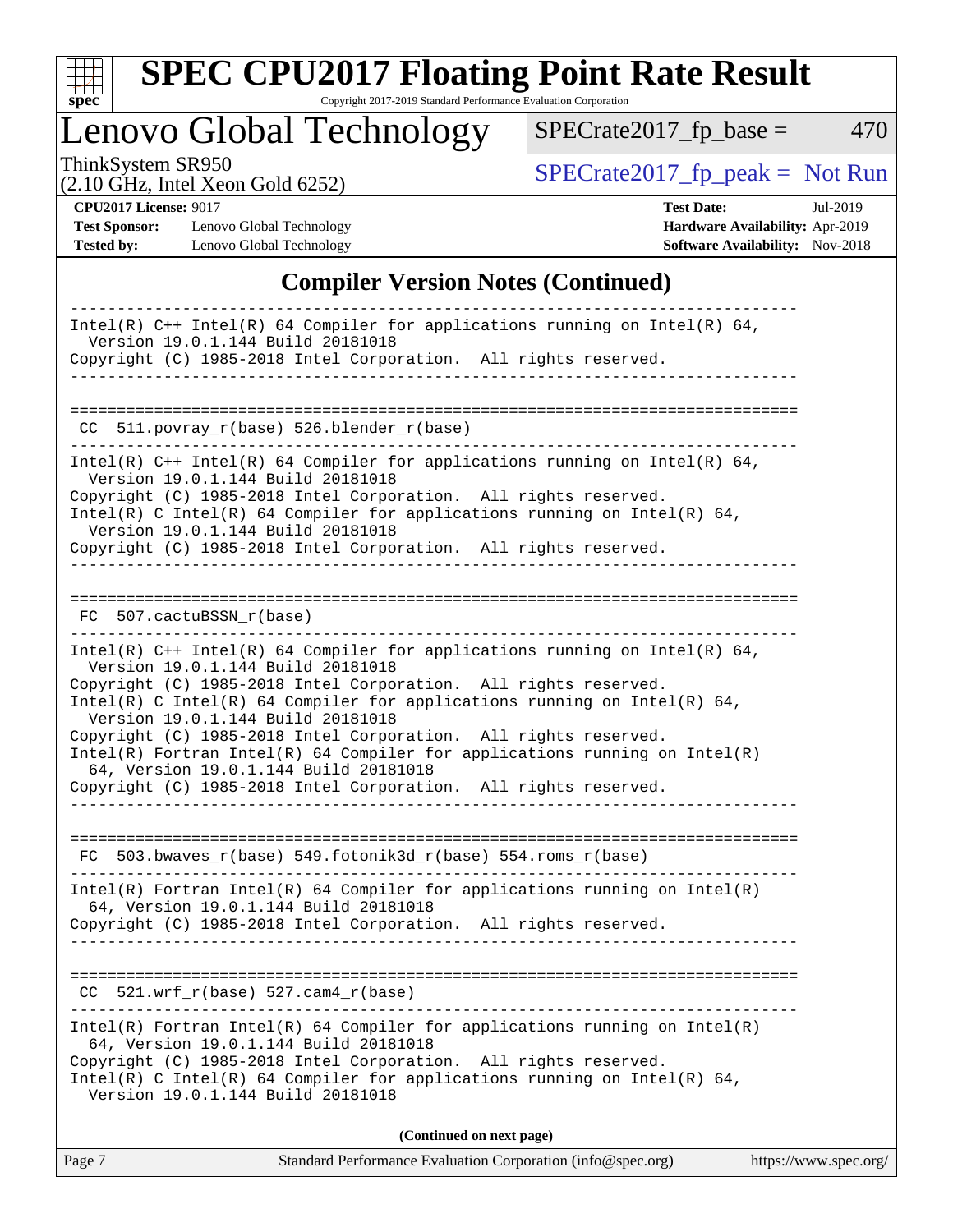

### Lenovo Global Technology

 $SPECTate2017<sub>fr</sub> base = 470$ 

(2.10 GHz, Intel Xeon Gold 6252)

ThinkSystem SR950<br>  $SPECTR_{10}$  [SPECrate2017\\_fp\\_peak =](http://www.spec.org/auto/cpu2017/Docs/result-fields.html#SPECrate2017fppeak) Not Run

**[Test Sponsor:](http://www.spec.org/auto/cpu2017/Docs/result-fields.html#TestSponsor)** Lenovo Global Technology **[Hardware Availability:](http://www.spec.org/auto/cpu2017/Docs/result-fields.html#HardwareAvailability)** Apr-2019 **[Tested by:](http://www.spec.org/auto/cpu2017/Docs/result-fields.html#Testedby)** Lenovo Global Technology **[Software Availability:](http://www.spec.org/auto/cpu2017/Docs/result-fields.html#SoftwareAvailability)** Nov-2018

**[CPU2017 License:](http://www.spec.org/auto/cpu2017/Docs/result-fields.html#CPU2017License)** 9017 **[Test Date:](http://www.spec.org/auto/cpu2017/Docs/result-fields.html#TestDate)** Jul-2019

### **[Compiler Version Notes \(Continued\)](http://www.spec.org/auto/cpu2017/Docs/result-fields.html#CompilerVersionNotes)**

Copyright (C) 1985-2018 Intel Corporation. All rights reserved. ------------------------------------------------------------------------------

### **[Base Compiler Invocation](http://www.spec.org/auto/cpu2017/Docs/result-fields.html#BaseCompilerInvocation)**

[C benchmarks](http://www.spec.org/auto/cpu2017/Docs/result-fields.html#Cbenchmarks):  $\text{icc}$  -m64 -std=c11

[C++ benchmarks:](http://www.spec.org/auto/cpu2017/Docs/result-fields.html#CXXbenchmarks) [icpc -m64](http://www.spec.org/cpu2017/results/res2019q3/cpu2017-20190805-16701.flags.html#user_CXXbase_intel_icpc_64bit_4ecb2543ae3f1412ef961e0650ca070fec7b7afdcd6ed48761b84423119d1bf6bdf5cad15b44d48e7256388bc77273b966e5eb805aefd121eb22e9299b2ec9d9)

[Fortran benchmarks](http://www.spec.org/auto/cpu2017/Docs/result-fields.html#Fortranbenchmarks): [ifort -m64](http://www.spec.org/cpu2017/results/res2019q3/cpu2017-20190805-16701.flags.html#user_FCbase_intel_ifort_64bit_24f2bb282fbaeffd6157abe4f878425411749daecae9a33200eee2bee2fe76f3b89351d69a8130dd5949958ce389cf37ff59a95e7a40d588e8d3a57e0c3fd751)

[Benchmarks using both Fortran and C](http://www.spec.org/auto/cpu2017/Docs/result-fields.html#BenchmarksusingbothFortranandC): [ifort -m64](http://www.spec.org/cpu2017/results/res2019q3/cpu2017-20190805-16701.flags.html#user_CC_FCbase_intel_ifort_64bit_24f2bb282fbaeffd6157abe4f878425411749daecae9a33200eee2bee2fe76f3b89351d69a8130dd5949958ce389cf37ff59a95e7a40d588e8d3a57e0c3fd751) [icc -m64 -std=c11](http://www.spec.org/cpu2017/results/res2019q3/cpu2017-20190805-16701.flags.html#user_CC_FCbase_intel_icc_64bit_c11_33ee0cdaae7deeeab2a9725423ba97205ce30f63b9926c2519791662299b76a0318f32ddfffdc46587804de3178b4f9328c46fa7c2b0cd779d7a61945c91cd35)

[Benchmarks using both C and C++](http://www.spec.org/auto/cpu2017/Docs/result-fields.html#BenchmarksusingbothCandCXX): [icpc -m64](http://www.spec.org/cpu2017/results/res2019q3/cpu2017-20190805-16701.flags.html#user_CC_CXXbase_intel_icpc_64bit_4ecb2543ae3f1412ef961e0650ca070fec7b7afdcd6ed48761b84423119d1bf6bdf5cad15b44d48e7256388bc77273b966e5eb805aefd121eb22e9299b2ec9d9) [icc -m64 -std=c11](http://www.spec.org/cpu2017/results/res2019q3/cpu2017-20190805-16701.flags.html#user_CC_CXXbase_intel_icc_64bit_c11_33ee0cdaae7deeeab2a9725423ba97205ce30f63b9926c2519791662299b76a0318f32ddfffdc46587804de3178b4f9328c46fa7c2b0cd779d7a61945c91cd35)

[Benchmarks using Fortran, C, and C++:](http://www.spec.org/auto/cpu2017/Docs/result-fields.html#BenchmarksusingFortranCandCXX) [icpc -m64](http://www.spec.org/cpu2017/results/res2019q3/cpu2017-20190805-16701.flags.html#user_CC_CXX_FCbase_intel_icpc_64bit_4ecb2543ae3f1412ef961e0650ca070fec7b7afdcd6ed48761b84423119d1bf6bdf5cad15b44d48e7256388bc77273b966e5eb805aefd121eb22e9299b2ec9d9) [icc -m64 -std=c11](http://www.spec.org/cpu2017/results/res2019q3/cpu2017-20190805-16701.flags.html#user_CC_CXX_FCbase_intel_icc_64bit_c11_33ee0cdaae7deeeab2a9725423ba97205ce30f63b9926c2519791662299b76a0318f32ddfffdc46587804de3178b4f9328c46fa7c2b0cd779d7a61945c91cd35) [ifort -m64](http://www.spec.org/cpu2017/results/res2019q3/cpu2017-20190805-16701.flags.html#user_CC_CXX_FCbase_intel_ifort_64bit_24f2bb282fbaeffd6157abe4f878425411749daecae9a33200eee2bee2fe76f3b89351d69a8130dd5949958ce389cf37ff59a95e7a40d588e8d3a57e0c3fd751)

### **[Base Portability Flags](http://www.spec.org/auto/cpu2017/Docs/result-fields.html#BasePortabilityFlags)**

 503.bwaves\_r: [-DSPEC\\_LP64](http://www.spec.org/cpu2017/results/res2019q3/cpu2017-20190805-16701.flags.html#suite_basePORTABILITY503_bwaves_r_DSPEC_LP64) 507.cactuBSSN\_r: [-DSPEC\\_LP64](http://www.spec.org/cpu2017/results/res2019q3/cpu2017-20190805-16701.flags.html#suite_basePORTABILITY507_cactuBSSN_r_DSPEC_LP64) 508.namd\_r: [-DSPEC\\_LP64](http://www.spec.org/cpu2017/results/res2019q3/cpu2017-20190805-16701.flags.html#suite_basePORTABILITY508_namd_r_DSPEC_LP64) 510.parest\_r: [-DSPEC\\_LP64](http://www.spec.org/cpu2017/results/res2019q3/cpu2017-20190805-16701.flags.html#suite_basePORTABILITY510_parest_r_DSPEC_LP64) 511.povray\_r: [-DSPEC\\_LP64](http://www.spec.org/cpu2017/results/res2019q3/cpu2017-20190805-16701.flags.html#suite_basePORTABILITY511_povray_r_DSPEC_LP64) 519.lbm\_r: [-DSPEC\\_LP64](http://www.spec.org/cpu2017/results/res2019q3/cpu2017-20190805-16701.flags.html#suite_basePORTABILITY519_lbm_r_DSPEC_LP64) 521.wrf\_r: [-DSPEC\\_LP64](http://www.spec.org/cpu2017/results/res2019q3/cpu2017-20190805-16701.flags.html#suite_basePORTABILITY521_wrf_r_DSPEC_LP64) [-DSPEC\\_CASE\\_FLAG](http://www.spec.org/cpu2017/results/res2019q3/cpu2017-20190805-16701.flags.html#b521.wrf_r_baseCPORTABILITY_DSPEC_CASE_FLAG) [-convert big\\_endian](http://www.spec.org/cpu2017/results/res2019q3/cpu2017-20190805-16701.flags.html#user_baseFPORTABILITY521_wrf_r_convert_big_endian_c3194028bc08c63ac5d04de18c48ce6d347e4e562e8892b8bdbdc0214820426deb8554edfa529a3fb25a586e65a3d812c835984020483e7e73212c4d31a38223) 526.blender\_r: [-DSPEC\\_LP64](http://www.spec.org/cpu2017/results/res2019q3/cpu2017-20190805-16701.flags.html#suite_basePORTABILITY526_blender_r_DSPEC_LP64) [-DSPEC\\_LINUX](http://www.spec.org/cpu2017/results/res2019q3/cpu2017-20190805-16701.flags.html#b526.blender_r_baseCPORTABILITY_DSPEC_LINUX) [-funsigned-char](http://www.spec.org/cpu2017/results/res2019q3/cpu2017-20190805-16701.flags.html#user_baseCPORTABILITY526_blender_r_force_uchar_40c60f00ab013830e2dd6774aeded3ff59883ba5a1fc5fc14077f794d777847726e2a5858cbc7672e36e1b067e7e5c1d9a74f7176df07886a243d7cc18edfe67) 527.cam4\_r: [-DSPEC\\_LP64](http://www.spec.org/cpu2017/results/res2019q3/cpu2017-20190805-16701.flags.html#suite_basePORTABILITY527_cam4_r_DSPEC_LP64) [-DSPEC\\_CASE\\_FLAG](http://www.spec.org/cpu2017/results/res2019q3/cpu2017-20190805-16701.flags.html#b527.cam4_r_baseCPORTABILITY_DSPEC_CASE_FLAG) 538.imagick\_r: [-DSPEC\\_LP64](http://www.spec.org/cpu2017/results/res2019q3/cpu2017-20190805-16701.flags.html#suite_basePORTABILITY538_imagick_r_DSPEC_LP64) 544.nab\_r: [-DSPEC\\_LP64](http://www.spec.org/cpu2017/results/res2019q3/cpu2017-20190805-16701.flags.html#suite_basePORTABILITY544_nab_r_DSPEC_LP64) 549.fotonik3d\_r: [-DSPEC\\_LP64](http://www.spec.org/cpu2017/results/res2019q3/cpu2017-20190805-16701.flags.html#suite_basePORTABILITY549_fotonik3d_r_DSPEC_LP64) 554.roms\_r: [-DSPEC\\_LP64](http://www.spec.org/cpu2017/results/res2019q3/cpu2017-20190805-16701.flags.html#suite_basePORTABILITY554_roms_r_DSPEC_LP64)